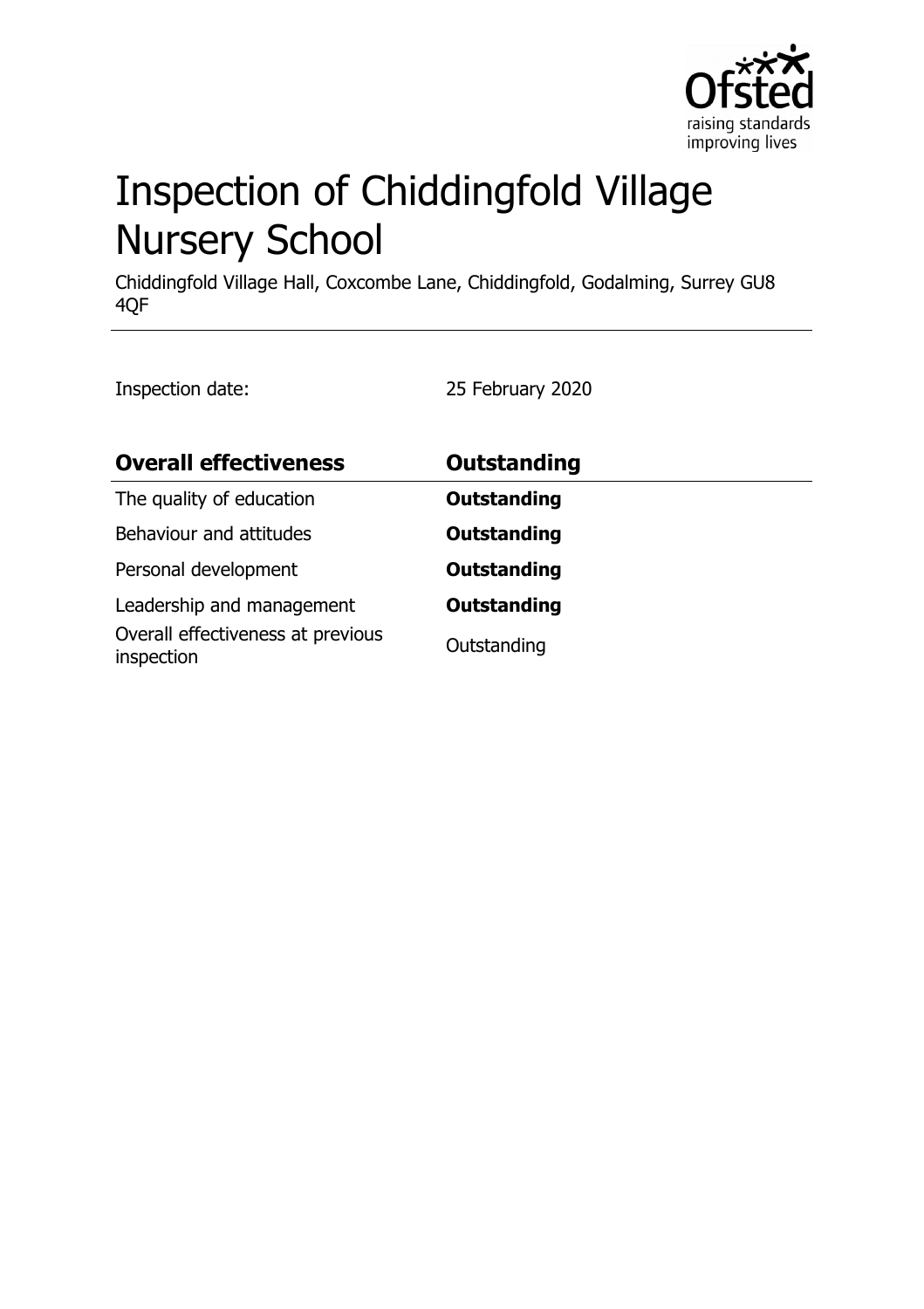

# **What is it like to attend this early years setting?**

#### **The provision is outstanding**

The exceedingly passionate and highly driven manager and her staff team successfully create an atmosphere that celebrates each child as an individual. This helps children to develop a true sense of what makes them unique. Staff ensure they understand the individual needs of each child. As a result, children feel extremely safe and secure in the setting.

Children demonstrate a strong desire to explore and learn. They approach their play with extremely high levels of determination and confidence. For example, older children eagerly accept the challenge to make dough into a variety of different-sized cupcakes. Staff expertly support children's experiences as they make links between play at home and school, using the vast array of utensils.

Staff speak with immense pride about the wonderful achievements of all children. They have exceptionally high expectations of what children can achieve. Children are very well behaved and display excellent manners and attitudes to their learning. Staff encourage children to talk about their feelings and this helps them to understand the impact that their behaviour choices can have on others.

### **What does the early years setting do well and what does it need to do better?**

- Staff meticulously plan learning experiences for individual children, considering how to build on children's prior knowledge in each area of learning. For example, story time is used highly successfully to build upon previous experiences of exploring senses and encouraging children to engage with books. Children become highly engaged in the story as they link their knowledge of camouflage to the character hiding in the book.
- Children become confident and fluent users of language. Staff support language development with exceptional skill. They ensure that all interactions are of a high quality, modelling language with precision and clarity. Where children's language skills are lower than expected, staff apply highly effective action to close gaps in progress. They make sure that children can communicate with high levels of confidence.
- $\blacksquare$  Staff organise the environment extremely well so that children are inspired to play with a wide range of toys and resources. Children show exceptional focus and concentration. For instance, younger children watch how older children use screws, bolts and loose parts. Then they persevere until they too can twist the bolts with Allen keys.
- Children learn to care for each other and develop excellent social skills. Staff teach children to manage their own conflict and resolve difficult situations for themselves. Older children help each other eagerly. They work together as a team to follow the rules and to make sure everyone is equally involved.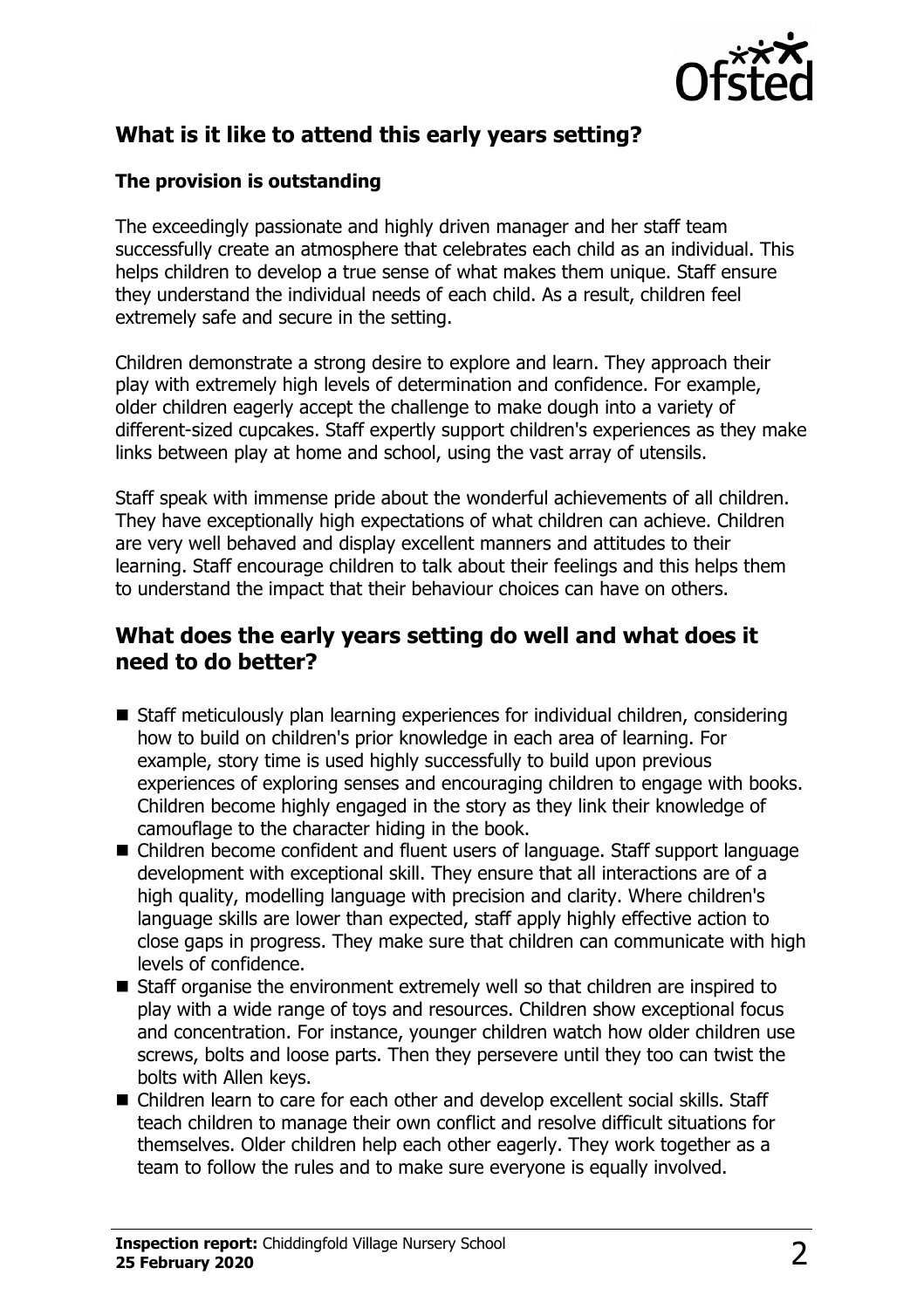

- Across the nursery, staff deliver consistent messages to help children understand how to make healthy eating choices. Parents have worked with the nursery to ensure that all children are provided with a rich variety of healthy food in their lunch box.
- Staff understand exceptionally well the levels of development that children go through before they can become writers. They provide rich and meaningful activities for children to build up their physical strength and hand control. Children become highly motivated to make marks in materials such as flour and water. They make impressive progress in making purposeful marks, such as letters in their name and a variety of familiar shapes.
- $\blacksquare$  Staff feel wonderfully supported by the manager and chair of the committee. They receive excellent support to improve their already strong practice. For instance, staff have recently undertaken training that has led to an even stronger focus being placed on children's emotional well-being. Staff now use a wider range of creative resources to help children to further explore and discuss their feelings and the impact of their actions.
- $\blacksquare$  Parents are extremely positive about the care and consideration staff show towards their children. Children are extremely happy and settled. They form secure attachments with staff and are extremely well prepared for their next steps in learning and eventual move on to school.
- $\blacksquare$  Staff establish highly successful relationships with other professionals, including the local school. For example, the children attend joint theatre visits at the school, which in turn promotes the transition to Reception with ease.

## **Safeguarding**

The arrangements for safeguarding are effective.

The manager prioritises children's welfare over everything. Staff provide great support to families and aim to prevent safeguarding issues by doing this. The manager and her deputy ensure that staff keep their safeguarding knowledge up to date. For instance, staff complete training and discuss safeguarding issues in staff meetings. Staff have an excellent understanding of how to deal with concerns about children's welfare. They have an exceptional understanding of the signs and symptoms which may indicate that children are at risk of harm. The manager follows robust recruitment procedures to help ensure that staff are suitable for the role.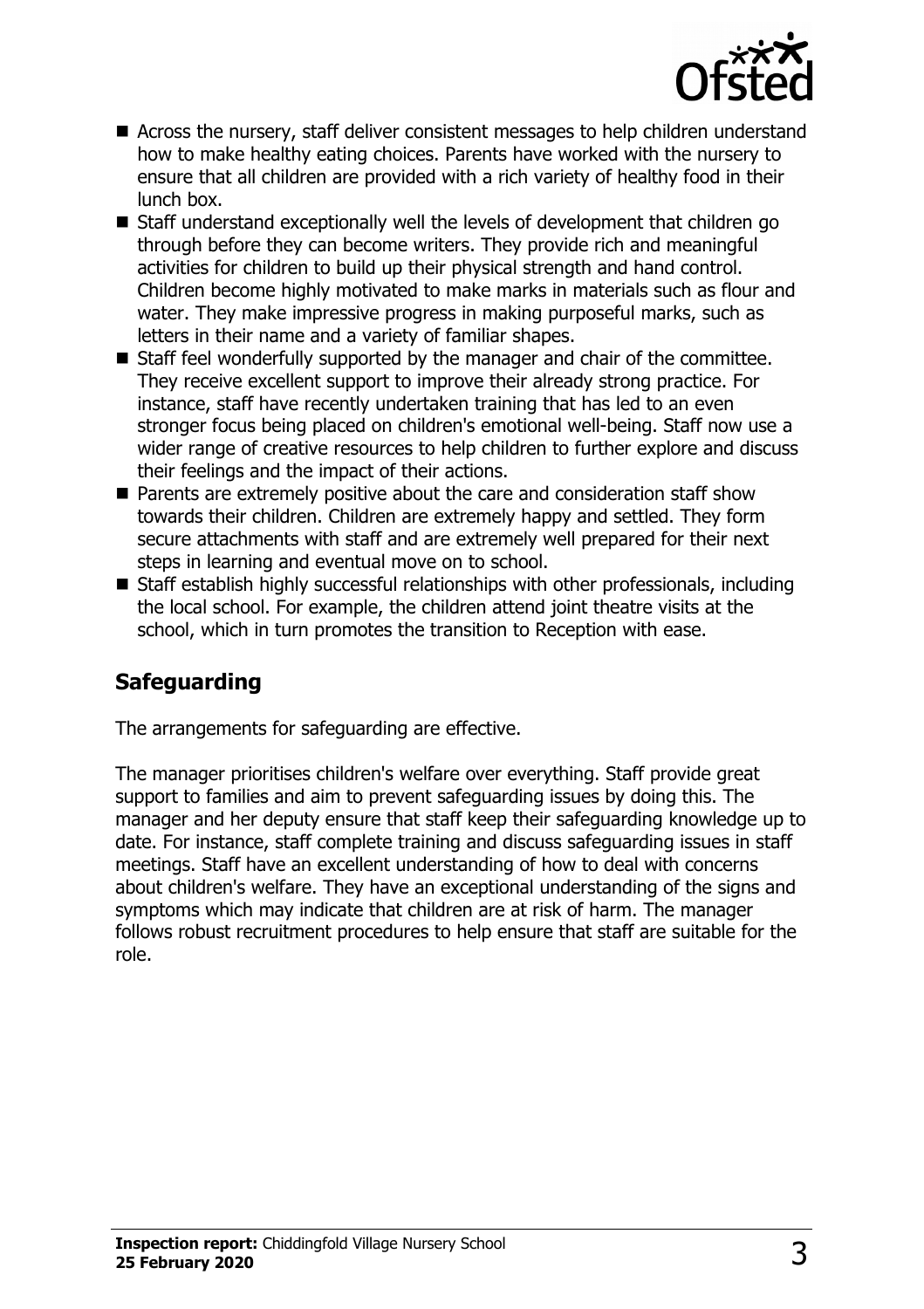

| <b>Setting details</b>                       |                                                                                      |
|----------------------------------------------|--------------------------------------------------------------------------------------|
| Unique reference number                      | 119986                                                                               |
| <b>Local authority</b>                       | <b>Surrey</b>                                                                        |
| <b>Inspection number</b>                     | 10128666                                                                             |
| <b>Type of provision</b>                     | Childcare on non-domestic premises                                                   |
| <b>Registers</b>                             | Early Years Register, Compulsory Childcare<br>Register, Voluntary Childcare Register |
| Day care type                                | Full day care                                                                        |
| Age range of children                        | $2$ to 5                                                                             |
| <b>Total number of places</b>                | 40                                                                                   |
| Number of children on roll                   | 55                                                                                   |
| Name of registered person                    | Chiddingfold Village Nursery School<br>Committee                                     |
| Registered person unique<br>reference number | RP522727                                                                             |
| <b>Telephone number</b>                      | 01428 683251                                                                         |
| Date of previous inspection                  | 1 February 2016                                                                      |

### **Information about this early years setting**

Chiddingfold Village Nursery School was registered in 1992. It is located in Chiddingfold, Surrey. The nursery is open from 8am until 2.45pm on Monday, Tuesday, Thursday and Friday. It is open from 8am until 12.45pm on Wednesday. There are five staff, including an early years teacher. Two members of staff have a qualification at level 6 and two members of staff have level 3 early years qualifications. The nursery receives funding to provide free early education for children aged two, three and four years.

## **Information about this inspection**

**Inspector** Amanda Harrison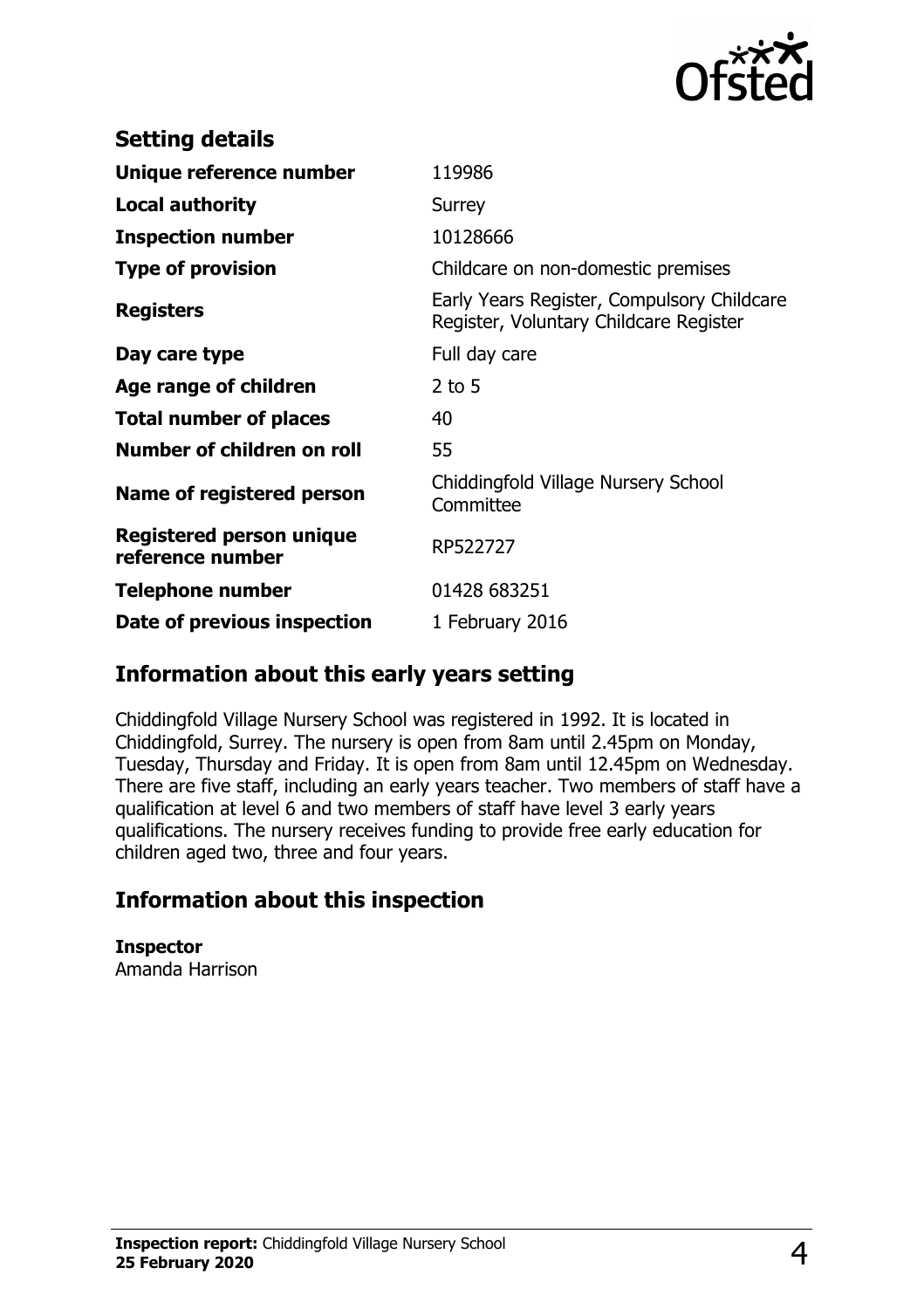

#### **Inspection activities**

- $\blacksquare$  The manager gave the inspector a tour of the nursery and discussed her future plans, aims and ethos with the inspector.
- $\blacksquare$  The inspector observed the quality of teaching indoors and outdoors, and assessed the impact on children's learning. She discussed the children's progress with their key person.
- $\blacksquare$  A joint observation was carried out by the inspector and chair of the committee.
- $\blacksquare$  The inspector checked that statutory documentation was in place, including suitability checks on staff and evidence of qualifications.
- The views and opinions of parents, children and staff were taken into account during the inspection.

We carried out this inspection under sections 49 and 50 of the Childcare Act 2006 on the quality and standards of provision that is registered on the Early Years Register. The registered person must ensure that this provision complies with the statutory framework for children's learning, development and care, known as the early years foundation stage.

If you are not happy with the inspection or the report, you can [complain to Ofsted.](http://www.gov.uk/complain-ofsted-report)